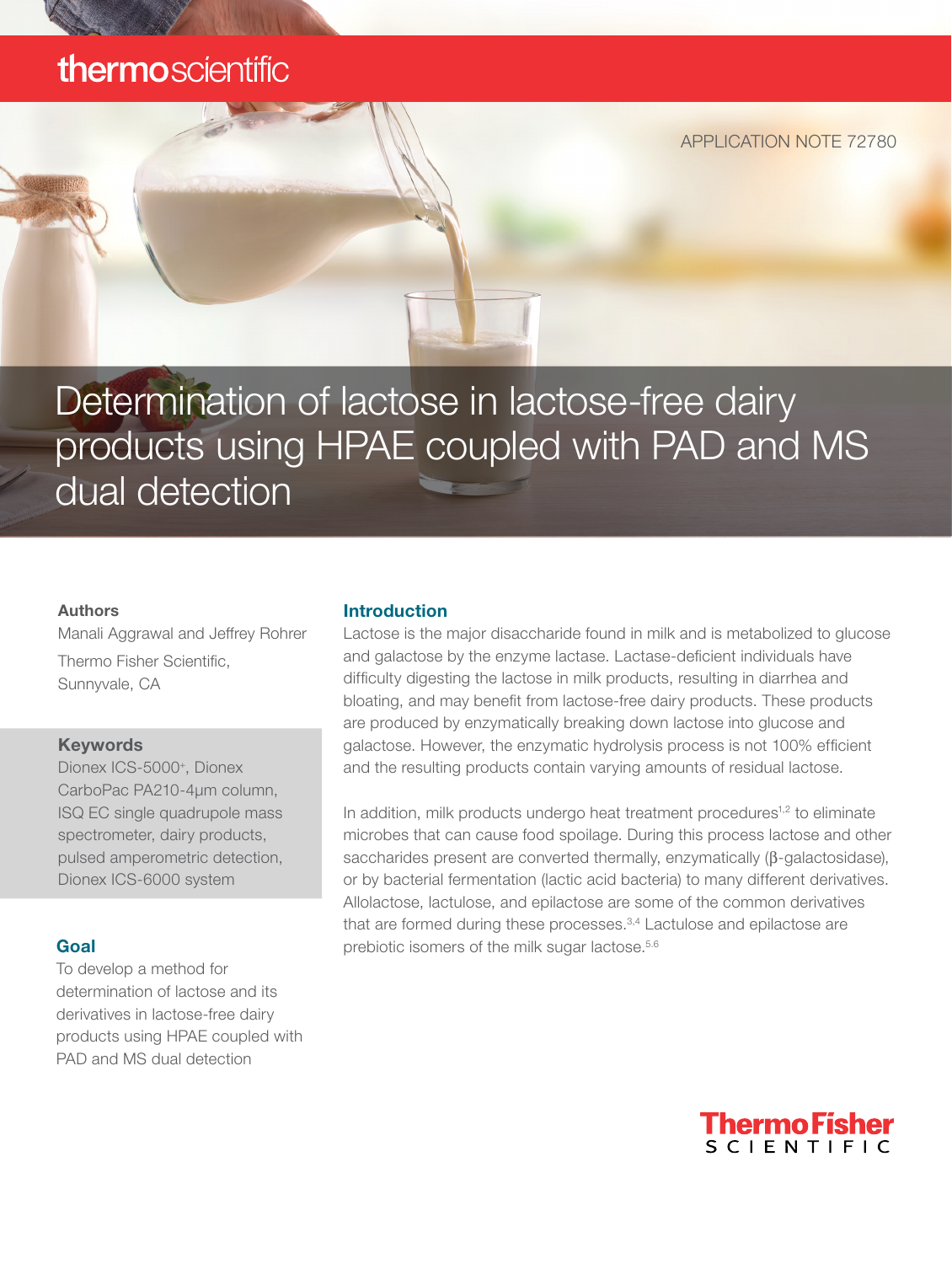Currently, there are no legally defined lactose concentration limits or regulations governing lactose-free products in either U.S. or EU legislation except for infant formula, in which lactose should be no more than 610 mg/100 kcal (Commission Directive, 2006).<sup>7</sup> However, lactose determinations are needed to meet ingredient labeling requirements. Some EU States have set threshold levels for the use of the terms ''lactose-free", ''very low lactose", and ''low lactose" for various foodstuffs. These threshold levels vary from 0.01/100 g to 0.1 g/100 g of final product (EFSA, 2010).<sup>8</sup> A concentration of < 0.01% is generally accepted as "lactose-free". The increased market demand for lactosefree products has created a need for a fast, reliable, and sensitive method to analyze them.

For the determination of carbohydrates, highperformance anion-exchange (HPAE) coupled with pulsed amperometric detection (PAD) is the analytical method of choice, as previously demonstrated.<sup>9-12</sup> Carbohydrates at μg/L concentrations in complex matrices can be demanding. Therefore, a low-mass confirmatory detection method, such as a mass spectrometry (MS) optimized for low mass, is needed to confirm the analyte's presence. In MS detection, ionic species in the gaseous phase are separated by mass/ charge (*m/z*), thereby providing molecular specificity, selectivity, and confirmatory information. Combining HPAE with PAD and MS takes advantage of the strengths of both techniques. HPAE separation with eluent generation provides chromatographic selectivity and analytes in the ionic form. Electrospray ionization (ESI) introduces the liquid HPAE stream after it passes through a desalter as a fine spray into the MS source. The heated electrospray ionization (HESI-II) probe improves the ESI interface by allowing the use of high temperatures and voltage to deliver better desolvation and enhanced sensitivity; as a result, make-up solvent is not needed.

This application is an extension of our work in AN72632: Fast and Sensitive Determination of Lactose in Lactose-Free Products using HPAE-PAD.13 Here we used MS detection along with PAD detection to detect residual lactose in lactose-free dairy products. HPAE separation employs high-pH eluents, which cannot be directly pumped into the mass spectrometer. Thus, we used a post-column device to covert the sodium (or potassium) hydroxide eluent to water. A Thermo Scientific™ Dionex™ CarboPac™ PA210-4μm column separated lactose from structurally similar milk sugars using KOH eluent produced online by an eluent generator. A "tee" was placed immediately after the column to split the flow, thus enabling both PAD and MS detection of the same separation. Approximately 45% of the total flow goes to the PAD detector and 55% to the mass spectrometer through an electrolytically regenerated desalter. Coupling MS to the HPAE separation provides higher detection selectivity and sensitivity for this application.

# **Experimental**

#### **Equipment**

- Thermo Scientific™ Dionex™ ICS-5000+ HPIC™ system, including:
	- DP Dual Pump
	- EG Eluent Generator
	- DC Detector/Chromatography Compartment
	- CD Conductivity Detector Cell (Optional) (P/N 061830)
	- ED Electrochemical Detector (No cell, P/N 072042)
	- ED Cell (no reference or working electrode; P/N 072044)
	- ED Cell Polypropylene support block for use with disposable electrodes\* (P/N 062158)
	- Gold on PTFE Disposable Electrodes (Pack of 6) (P/N 066480)
	- pH-Ag/AgCl Reference Electrode (P/N 061879)
	- EG Vacuum Degas Conversion Kit (P/N 063353)
- Thermo Scientific™ Dionex™ AS-AP Autosampler with tray temperature control option (P/N 074926)
- Thermo Scientific™ ISQ™ EC Single Quadrupole Mass Spectrometer (P/N ISQEC000IC)
- Thermo Scientific™ Chromeleon™ Chromatography Data System (CDS) was used for all data acquisition and processing.

\*This method can also be executed with a conventional gold working electrode, though all the data presented in this application note were collected with disposable gold working electrodes.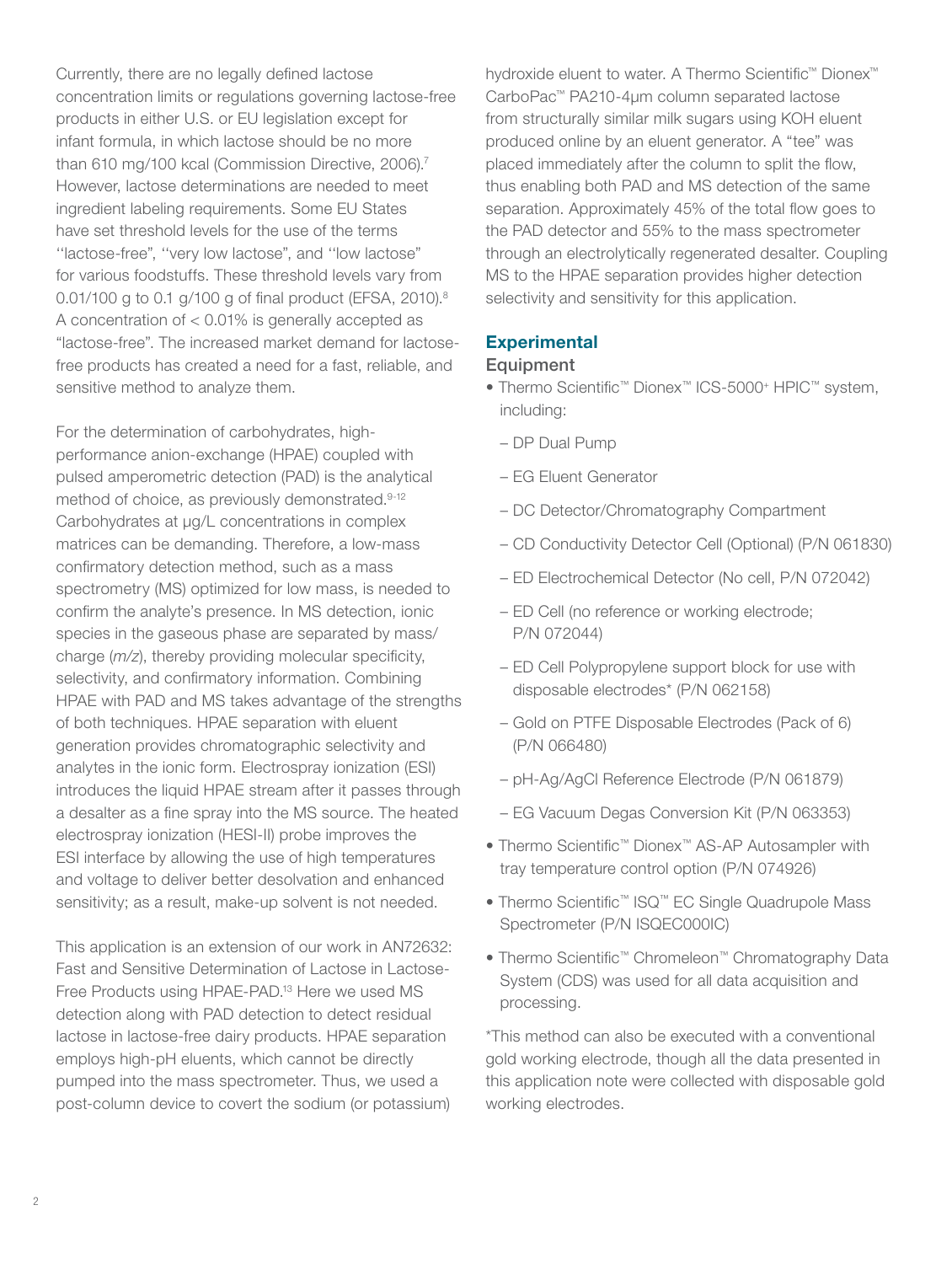# **Consumables**

- Thermo Scientific™ Dionex™ EGC 500 KOH Eluent Generator Cartridge (P/N 075778)
- Thermo Scientific™ Dionex™ CR-ATC 500 column (P/N 075550)
- Thermo Scientific™ Dionex™ 6-port high-pressure valve (P/N 22153-60014)
- Thermo Scientific™ Dionex™ ERD 500 Electrolytically Regenerated Desalter, 2 mm (P/N 60-095089)
- Thermo Scientific™ Dionex™ Micro Tee assembly PEEK-1/16 inch (P/N 302852)
- 10 μL PEEK Sample Loop (P/N 042949)
- Thermo Scientific™ Nalgene™ Syringe Filters, PES, 0.2 µm (Fisher Scientific, P/N 09-740-61A)
- AirTite™ All-Plastic Norm-Ject™ Syringes, 5 mL, sterile (Fisher Scientific, P/N 14-817-28)
- Vial Kit, 10 mL Polypropylene with Caps and Septa (P/N 055058)
- Thermo Scientific™ Nalgene™ Rapid-Flow™ Sterile Disposable Filter Units with Nylon Membrane (1000 mL, 0.2 µm pore size, Fisher Scientific P/N 09-740-46)

#### Reagents and standards

- Deionized (DI) water, Type I reagent grade, 18 MΩ-cm resistivity or better
- Lactose monohydrate, Sigma-Aldrich (P/N L3625)
- Lactulose, Sigma-Aldrich (P/N L7877)
- Allolactose, Carbosynthe (P/N OG09259)
- Epilactose, Sigma-Aldrich (P/N G0886)
- Lactose Isotope Standard, Cambridge Isotope Laboratories (P/N CLM-44230)
- Potassium hexacyanoferrate(III) ACS reagent, ≥99.0% Sigma-Aldrich (P/N 244023)
- Zinc sulfate monohydrate ≥99.9% trace metals basis; Sigma-Aldrich (P/N 307491)

# Experimental conditions

| <b>HPAE</b> separation  |                                                             |                                                                                                                                      |              |  |  |  |
|-------------------------|-------------------------------------------------------------|--------------------------------------------------------------------------------------------------------------------------------------|--------------|--|--|--|
| System:                 |                                                             | Dionex ICS-5000+ HPIC system                                                                                                         |              |  |  |  |
| Columns:                |                                                             | Dionex CarboPac PA210 Guard,<br>$4 \times 30$ mm (P/N 088955)<br>Dionex CarboPac PA210 Analytical,<br>$4 \times 150$ mm (P/N 088953) |              |  |  |  |
| <b>Eluent Source:</b>   |                                                             | Dionex EGC 500 KOH* Eluent<br>Generator Cartridge                                                                                    |              |  |  |  |
| Eluent:                 |                                                             | 0–14 min: 19 mM KOH<br>14-19 min: 100 mM KOH<br>19-30 min: 19 mM KOH                                                                 |              |  |  |  |
| Flow Rate:              | $0.8$ mL/min                                                |                                                                                                                                      |              |  |  |  |
| Injection Volume:       | $10 \mu L$                                                  |                                                                                                                                      |              |  |  |  |
| Inject Mode:            | Push full                                                   |                                                                                                                                      |              |  |  |  |
| Loop Overfill Factor:   | 5                                                           |                                                                                                                                      |              |  |  |  |
| System<br>Backpressure: | $~1$ 3850 psi                                               |                                                                                                                                      |              |  |  |  |
| Run Time:               | $30 \text{ min}$                                            |                                                                                                                                      |              |  |  |  |
| <b>Detection 1</b>      | <b>Pulsed Amperometry</b>                                   |                                                                                                                                      |              |  |  |  |
| Working Electrode:      | Gold on PTFE Disposable Electrode<br>with 0.002 inch gasket |                                                                                                                                      |              |  |  |  |
| Reference<br>Electrode: |                                                             | Ag/AgCl reference                                                                                                                    |              |  |  |  |
| Waveform (TN21):        | Time(s)<br>0.00                                             | Potential (V)<br>$+0.1$                                                                                                              | Integration  |  |  |  |
|                         | 0.20                                                        | $+0.1$                                                                                                                               | <b>Begin</b> |  |  |  |
|                         | 0.40                                                        | $+0.1$                                                                                                                               | End          |  |  |  |
|                         | 0.41                                                        | $-2.0$                                                                                                                               |              |  |  |  |
|                         | 0.42                                                        | $-2.0$                                                                                                                               |              |  |  |  |
|                         | 0.43                                                        | $+0.6$                                                                                                                               |              |  |  |  |
|                         | 0.44                                                        | $-0.1$                                                                                                                               |              |  |  |  |
|                         | 0.50                                                        | $-0.1$                                                                                                                               |              |  |  |  |
| Background:             | 25-30 nC                                                    |                                                                                                                                      |              |  |  |  |
| Noise:                  | ~20 pC/min peak-to-peak                                     |                                                                                                                                      |              |  |  |  |

\* Note: Here we used a Dionex EGC 500 KOH Eluent Generator Cartridge to generate eluent, but this application can be performed using manually prepared eluent. Please refer to Technical Note 71 for instructions on proper manual eluent preparation for HPAE-PAD.14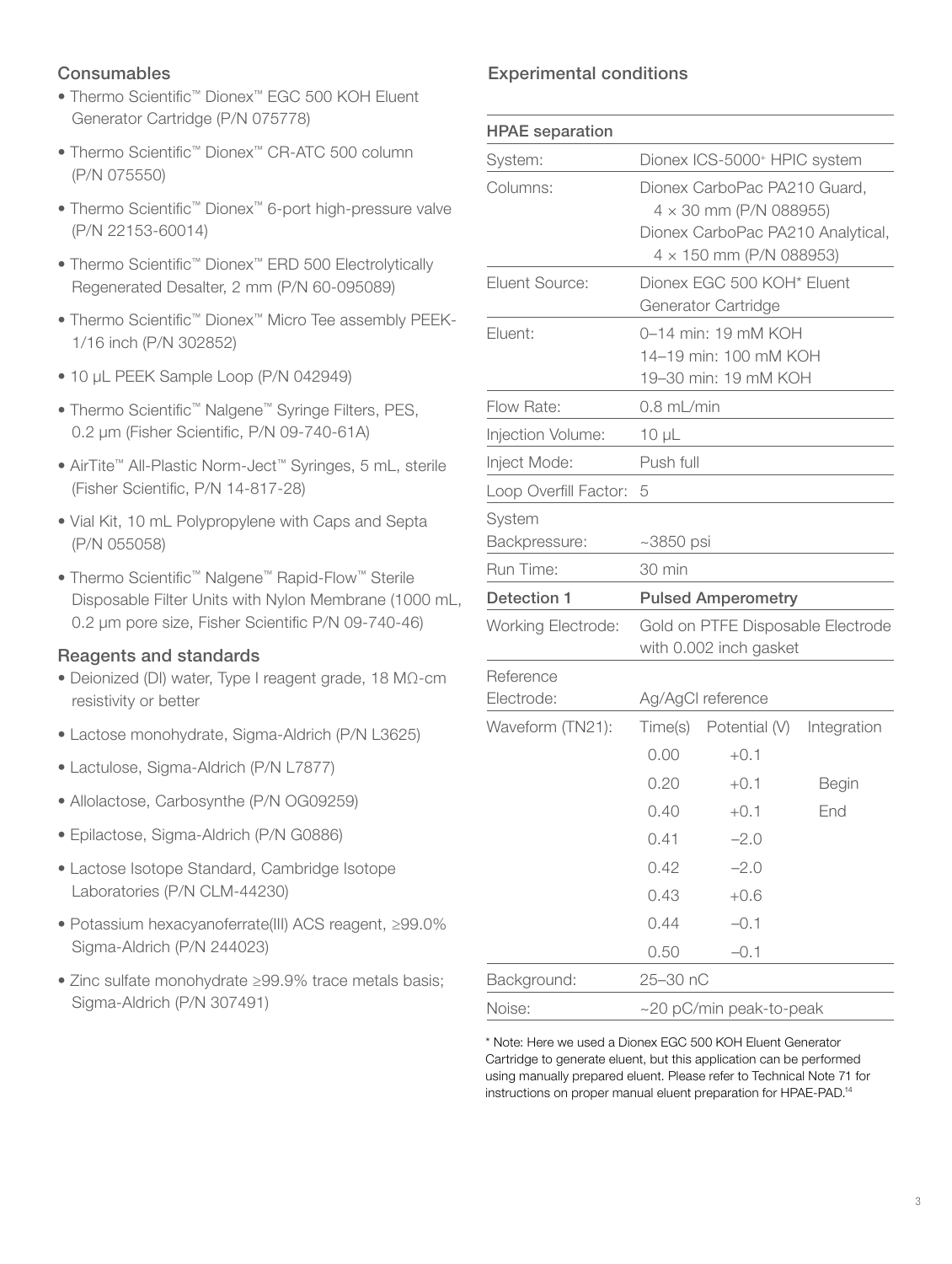| Detection 2                    | <b>Mass Spectrometry</b>                        |
|--------------------------------|-------------------------------------------------|
| <b>MS</b> Detector:            | ISQ EC single quadrupole MS                     |
| Ionization Interface:          | Electrospray Ionization (ESI),<br>negative mode |
| Sheathe Gas Pressure:          | 50 psi                                          |
| Aux Gas Pressure:              | 5 psi                                           |
| Sweep Gas Pressure:            | 0 psi                                           |
| Source Voltage:                | $-2500V$                                        |
| Vaporizer Temp:.               | 250 °C                                          |
| Ion Transfer Tube Temp.:       | 200°C                                           |
| Chrom. Filter Peak Width: 32 s |                                                 |
| Advanced Scan Mode:            | See table below                                 |

| <b>Scan</b><br><b>Name</b> | <b>Mass</b><br>List<br>(amu) | <b>Dwell or</b><br><b>Scan</b><br>Time (s) | <b>SIM</b><br><b>Width</b><br>(amu) | <b>lon</b><br><b>Polarity</b> | <b>Source</b><br><b>CID</b><br>Voltage |
|----------------------------|------------------------------|--------------------------------------------|-------------------------------------|-------------------------------|----------------------------------------|
| Glucose                    | 179.2                        | 0.2                                        | 0.3                                 | Negative                      | $\bigcirc$                             |
| Lactose                    | 341.3                        | 0.2                                        | 0.3                                 | Negative                      | $\Omega$                               |
| Lactose ISTD               | 347.3                        | 0.2                                        | 0.3                                 | Negative                      | 0                                      |

# Instrument setup and installation System set up

The Dionex ICS-5000<sup>+</sup> HPIC system is configured for electrochemical detection, operating under high pressure conditions up to 5000 psi. To install this application, connect the Dionex AS-AP Autosampler, Dionex ICS-5000+ IC system modules, and ISQ EC MS as shown in Figure 1. In addition, a tee, Dionex ERD 500 Electrolytically Regenerated Desalter, and a six-port diverter valve are plumbed in the system as shown in Figure 1. The tee is placed after the column to split the flow, thus enabling both PAD and MS detection of the same separation. The Dionex ERD 500 desalter is placed between the tee and the CD cell to convert KOH to water, thus preventing KOH from going into the MS. A diverter valve is placed between the CD and mass spectrometer to prevent high concentrations of eluent during the wash step / sample matrix from going into the ESI source of mass spectrometer. It is optional to have a CD cell in the HPAE-PAD/MS setup. If a CD cell is not used, then the Dionex ERD 500 desalter is connected directly to the diverter valve.



Figure 1. Flow diagram for HPAE-PAD/MS set up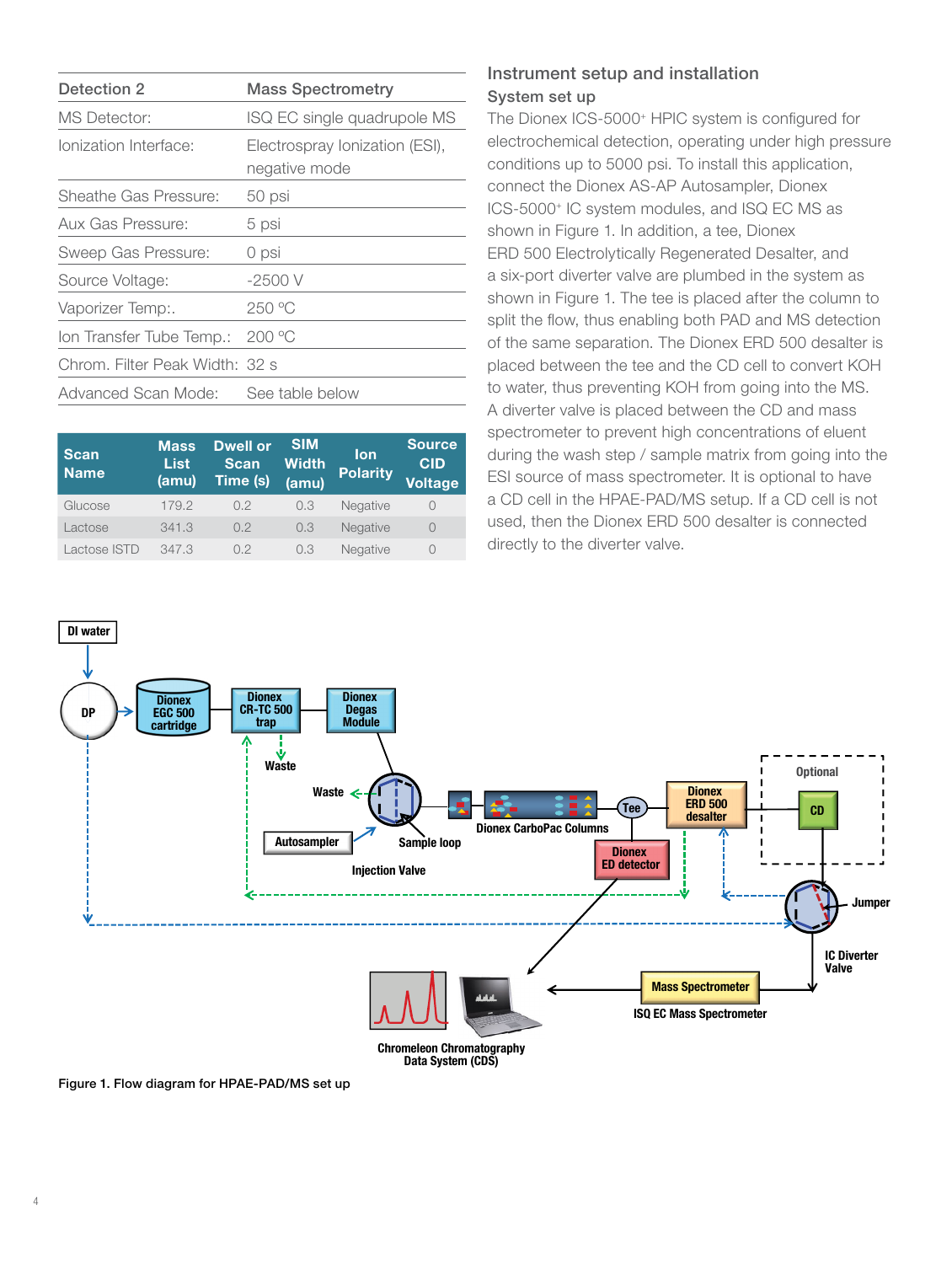#### Diverter valve position

As shown in Figure 2, the diverter valve can be configured (in the script editor in the instrument method) in two positions, Position A (Inject) and Position B (Load). Position A directs the eluent flow from CD to MS and external DI water to the desalter Regen In. Position B directs the eluent flow from CD to desalter Regen In and external DI water to the MS.



Figure 2. Diverter valve position

In a HPAE-PAD/MS set up, it is critical to use tubing of appropriate length to minimize the volume delay from column to mass spectrometer as well as to maintain back pressure ≤ 100 psi on the Dionex ERD 500 desalter. We recommend the following tubing lengths for the setup:

- Micro Tee to ED detector cell (P/N 302846)\*  $0.005 \times 0.062 \times 7"$  PK, RED\*\*
- Micro Tee to ERD 500 desalter (P/N 302847)  $0.005 \times 0.062 \times 27.5$ " PK, RED\*
- Dionex ERD 500 desalter to CD cell in  $0.005 \times 0.062 \times 5.9$ " PK, RED
- CD Cell Out to Diverter valve  $0.005 \times 0.062 \times 13.8$ " PK, RED
- Diverter valve to MS  $0.005 \times 0.062 \times 21.7$ " PK, RED
- Diverter valve to Regen In  $0.03 \times 0.062 \times 23.6$ " PK, GRN
- Jumper tubing  $0.005 \times 0.062 \times 0.59$ " PK, RED
- Backpressure flow adjusters (3 options)  $0.005 \times 0.062 \times 66.9$ " PK, RED  $0.005 \times 0.062 \times 70.9$ " PK, RED  $0.005 \times 0.062 \times 74.8$ " PK, RED

\* Pre-cut tubing available to purchase

\*\* Internal Diameter (i.d) in inches × Outer Diameter (o.d) in inches x length in inches

# Use the backpressure flow adjusters to determine the flow to the mass spectrometer

- 1. Set the pump flow to the initial eluent conditions at 0.8 mL/min, and measure the flow through the suppressor by collecting the suppressor eluent channel elution over a 1 min period into a tared vial.
- 2. Subtract the tare weight (mg) from the collected weight (mg) to obtain the flow in μL/min (each mg is a μL).
- 3. If the flow is less than 50% of the total flow (i.e., < 400 μL/min), stop the pump and exchange the 180 mm tubing (0.005 × 0.062 × 70.9'' PK, RED) for the 190 mm (0.005  $\times$  0.062  $\times$  74.8" PK, RED) tubing at the ED cell outlet. If the flow is more than 60% of the total flow (>500 μL/min), stop the pump and exchange the 180 mm tubing for the 170 mm  $(0.005 \times 0.062 \times 66.9$ " PK, RED) tubing at the ED cell outlet.
- 4. Repeat steps 1 and 2 to verify the eluent flow through the suppressor is between 450 and 500 µL/min.

# Preparation of solutions and reagents Carrez I solution

Dissolve 15.0 g potassium hexacyanoferrate (III) in 75 mL DI water and filter through a 0.20 μm filter. Transfer to a 100 mL volumetric flask and bring to volume.

# Carrez II solution

Dissolve 30.0 g zinc sulfate monohydrate in 75 mL DI water and filter through a 0.20 μm filter. Transfer to a 100 mL volumetric flask and bring to volume.

#### Standards

All standard concentrates (stock standards) can be stored for up to 6 months at -40 °C. Diluted intermediate standards are stable for 3 months at -40 °C, and working and mixed standards are stable for two weeks at 2–4 °C. Standards and samples will degrade within days if not stored properly.

#### 1000 mg/L Standard concentrates

Prepare individual stock standards of 1000 mg/L of each carbohydrate including allolactose, lactose, and lactulose. Working standards in mg/L concentrations were prepared by diluting the stock standards.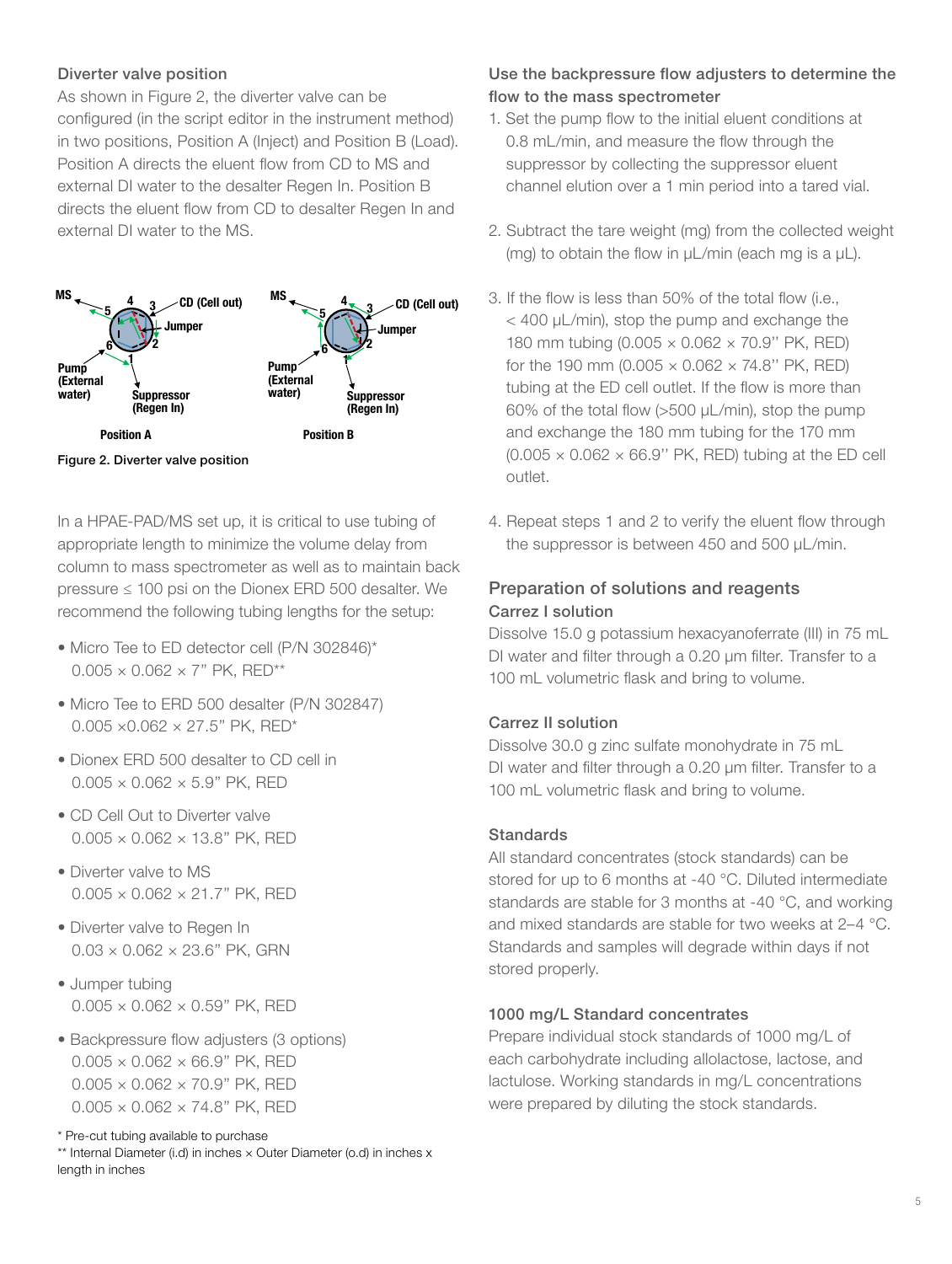# Working standards and standards for method calibration

To prepare working standards, use a calibrated pipette to deliver the appropriate volume of 1000 mg/L stock standard into a volumetric flask and dilute to volume with DI water. For method linearity studies, the following standards of lactose and lactulose were used: 5, 2.5, 1, and 0.25, 0.1, and 0.05 mg/L.

### Sample preparation

Step 1: Weigh 1 g of sample in a 100 mL volumetric flask and add 10 mL DI water to the sample.

Step 2: Add 200 μL Carrez I solution and 200 μL Carrez II solution to the mixture, shaking after each addition. Bring the volume to 100 mL with DI water. The samples are treated with Carrez I and Carrez II solutions to remove fats, proteins, and other redox compounds that can interfere with analysis.

Step 3: Centrifuge a portion of this sample at 3000 RPM. Aspirate the supernatant and filter through a 0.20 μm syringe filter.

Step 4: Prepare a Thermo Scientific™ Dionex™ OnGuard™ IIA, 2.5 cc cartridge by flushing it with 15 mL DI water at a flow rate of less than 2 mL/min, then discard the effluent. Load 8 mL of sample, discard the first 6 mL into a waste container, and collect the next 2 mL for analysis.

The Dionex OnGuard IIA cartridge treatment removes the anionic contaminants and neutralizes the sample matrix, thereby minimizing baseline disturbances from a highly acidic sample.

# **Precautions**

- 1. Each chromatographic run must have a 5 min wash step and a 15 min equilibration step to ensure retention time reproducibility.
- 2. The working electrode shows some loss of peak area response (~10–12%) over 3–4 weeks of continuous sample injections, and thus calibration standards should be run daily for the best results.

#### Results and discussion **Separation**

For the determination of residual lactose concentration in lactose-free products, a good separation is required to avoid overestimation of the content as a result of analyte co-elution. The common anion-exchange chromatography columns used for the determination of lactose as described in the literature are the Thermo Scientific™ Dionex™ CarboPac™ PA1, PA10, PA20, and PA100 columns.<sup>9-12</sup> In this application note, we used the recently introduced Thermo Scientific™ Dionex™ CarboPac™ PA210-4μm column to separate lactose from other structurally similar milk sugars. This column was developed to provide fast, high-resolution separations for most mono- through tetra-saccharides in a variety of food and beverage samples. This column was previously applied to the determination of mono- to tetra saccharides in honey.<sup>15</sup>

Sugar separations were performed on a  $4 \times 150$  mm Dionex CarboPac PA210 column at 0.8 mL/min flow rate. The column flow was split immediately post column and approximately ~55–60% of the total flow was diverted to the MS and ~40–45% to the ED detector. A desalter device is placed before MS to convert KOH to water and thus prevent KOH from entering the MS. Desalting is accomplished with a Dionex ERD 500 Electrolytically Regenerated desalter using 1 mL/min regenerant water flow. The sugars were detected in parallel by PAD and MS. Electrospray ionization by the HESI II microprobe was used to introduce the ion flow into the ISQ EC single quadrupole MS where the ions were analyzed in selected ion monitoring (SIM) mode. Allolactose, lactose, lactulose, and epilactose have the same molecular weight of 342.297 g/mol, thus signal was detected at a SIM of 341.3 *m/z* (deprotonated form) in negative ionization mode; the negative ionization mode was chosen for the best selectivity and reduced noise.

As discussed in AN72632<sup>13</sup> two different eluent concentrations were tested and 23 mM KOH was chosen as it showed the best separation of lactose and its derivatives in standards as well as samples. Although the chromatography was good with 23 mM KOH and PAD detection, the resolution with MS detection was not good due to the additional tubing to the mass spectrometer. For this reason, we tried a slightly lower eluent concentration of 19 mM KOH.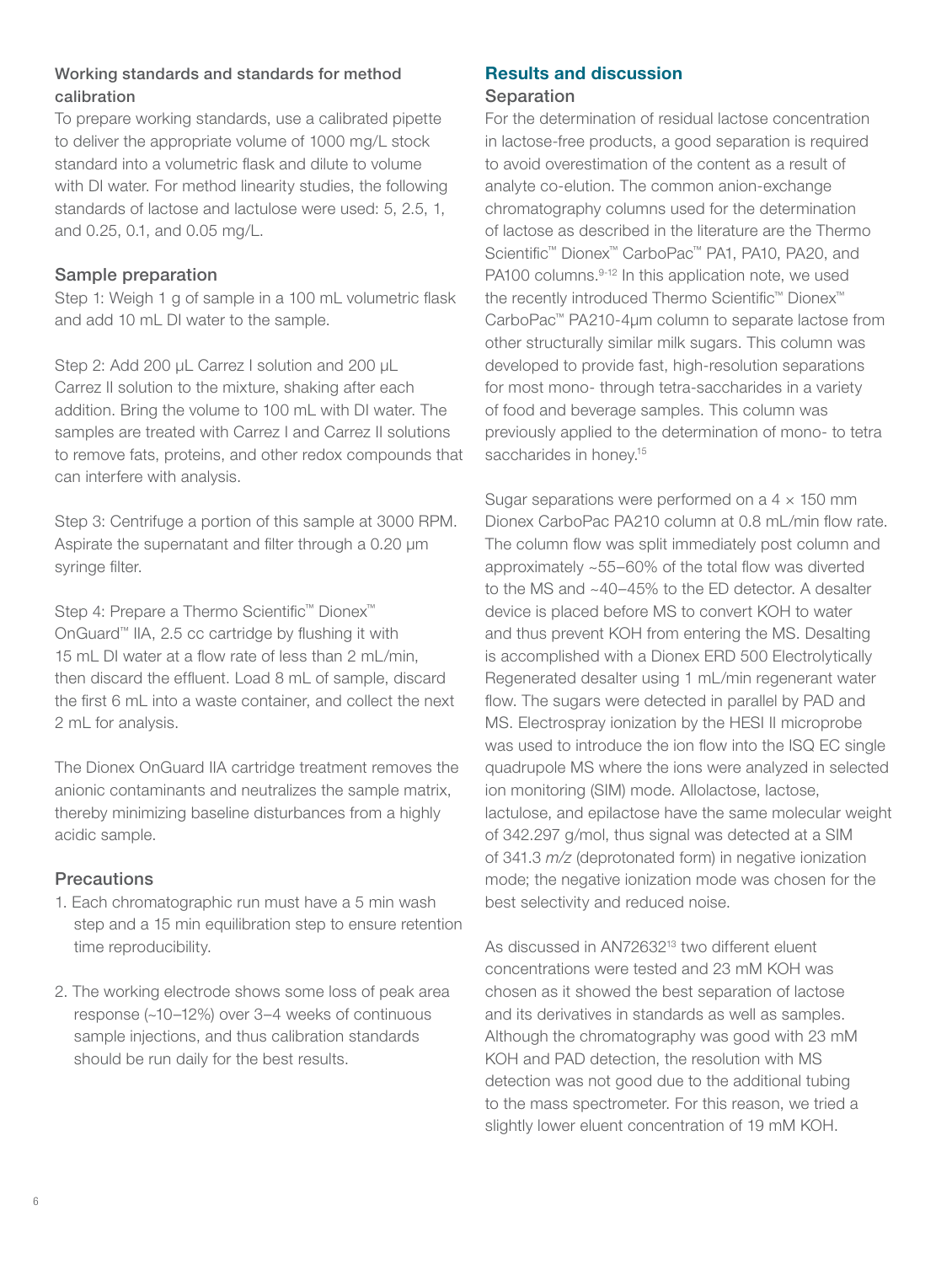Figure 3 displays the chromatographic profiles (PAD and MS profiles) of a 0.5 mg/L standard mix (allolactose, lactose, lactulose, and epilactose) run at 19 mM KOH. The three lactose derivatives are well separated under these conditions, including epilactose and lactulose, which are chemically similar and theoretically difficult to separate. In comparison to the PAD detection, the peak resolution is poor with MS detection.



Figure 3. PAD profile (top) and MS profile (bottom) of 0.5 ppm standard mix

The retention time for lactose (PAD profile) is ~8.15 min. A delay time of 0.25 min is applied to MS profile. The delay time is the time required for the analyte to travel from one detector to another if they are in series. Here, the analyte goes through the desalter and the CD cell before going into MS, thus a delay time is applied to MS to match the PAD profile.

#### Sample analysis

Lactose concentration was determined in five commercial lactose-free dairy products. Table 1 lists the products analyzed for their lactose content. All products were indicated as "100% lactose-free" or "99% lactose-free". Figure 4 displays the chromatographic profiles (PAD and MS) of lactose-free, fat-free milk. Besides allolactose and lactose, additional peaks (Peak 1, 4, and 5) are detected at *m/z* 341.3. Peak 1 is sucrose (molecular weight of 342.3 g/mol, same as allolactose/lactose) and Peaks 4 and 5 are unknown sugars/compounds of the same molecular weight present in the sample. All the peaks are well separated. Similarly, other lactose-free products were analyzed for lactose concentration by dual detection. All lactose-free dairy products have similar chromatographic profiles (Figures 5 and 6). Lactulose and epilactose were not detected in any of the tested samples.

#### Table 1. List of low lactose/lactose-free products used in this study

| Sample         | <b>Lactose-free Product</b>               | Label             |
|----------------|-------------------------------------------|-------------------|
| 1              | Fat-free milk                             | 100% lactose free |
| $\mathfrak{D}$ | Half & half milk                          | 100% lactose free |
| 3              | Kefir<br>(cultured low-fat milk smoothie) | 99% lactose free  |
| $\overline{4}$ | Yogurt                                    | Lactose free      |
| 5              | Sour cream                                | Lactose free      |
|                |                                           |                   |



Figure 4. PAD profile (top) and MS profile (bottom) of lactose-free, fat-free milk (Sample 1)



Figure 5. PAD profile of lactose-free samples along with 0.5 mg/L standard sugar mix



Figure 6. MS (@*m/z* 341.3) profile of lactose-free samples along with 0.5 mg/L sugar standard mix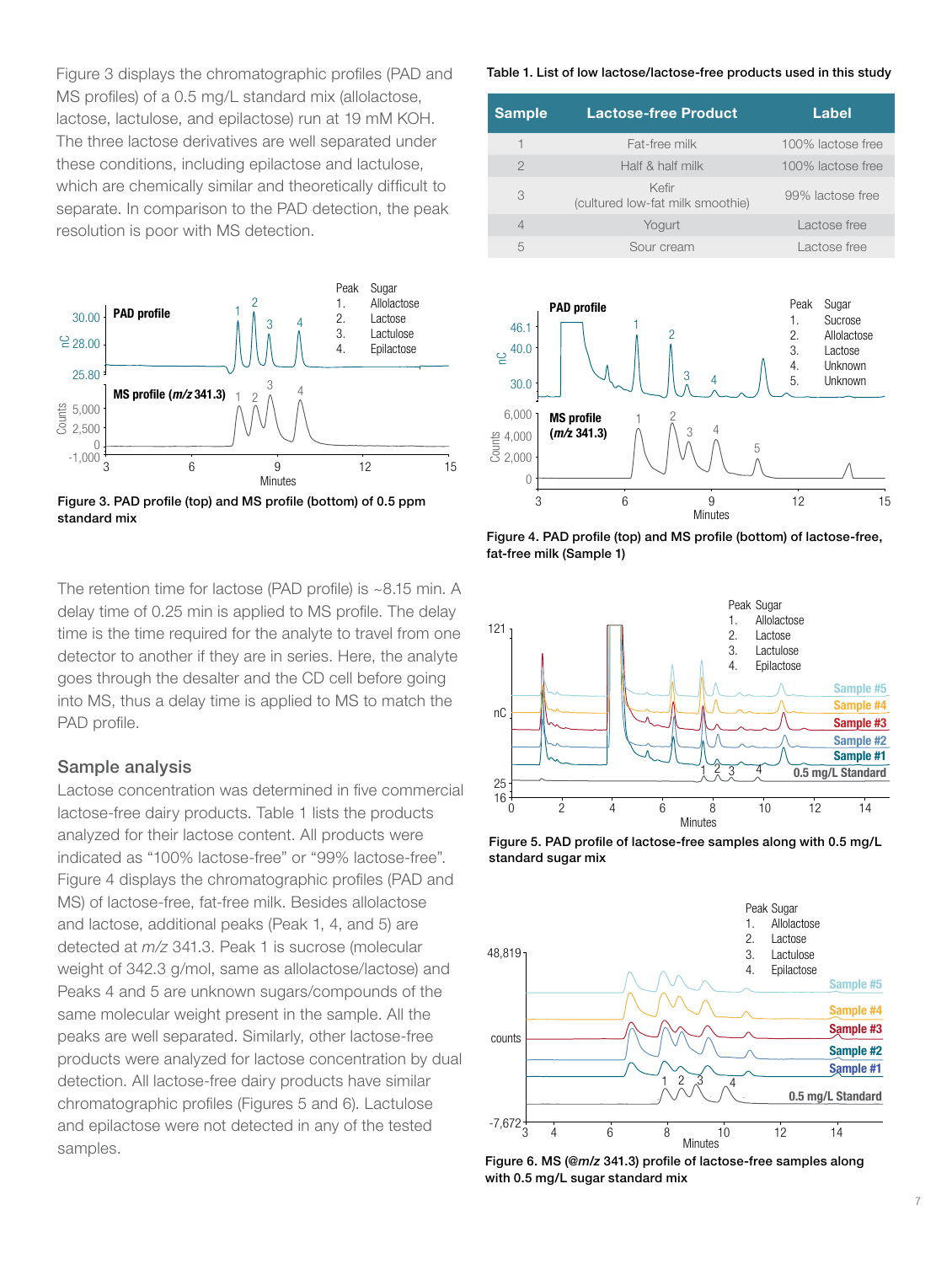#### Calibration and quantification

Calibration standards for all four sugars (allolactose, lactose, lactulose, and epilactose) were prepared in DI water. We used six calibration standards ranging from 0.05 mg/L to 5 mg/L. For PAD detection, the external calibration method was used.

For MS, we used the internal standard calibration method. Lactose: H<sub>2</sub>O (Glucose-<sup>13</sup>C<sub>c</sub>, 98%+) standard was used as the internal standard. The internal standard method provides a means to account for losses in ionization efficiencies due to components of the matrix that may compete for ion formation in the source. The use of isotopically labeled internal standards ensures that both compound identification and compound quantification are of the highest degree of precision and accuracy possible. A calibration curve is created

using a series of standard solutions for the analyte that are spiked with the labeled internal standard and the response factor (% ISTD; Instrument Response for analyte/instrument response for internal standard) is determined. This is done automatically in the Chromeleon CDS software when internal standard calibration is selected. For all four sugars, the signal response was found slightly nonlinear at high concentrations, thus calibration curves (Figure 7) were each fit using a quadratic equation. It was observed with PAD detection as well.<sup>13,16</sup> The coefficient of determination  $(r^2)$  is greater than 0.999 for all sugars. Table 2 summarizes the calibration data for calibration curves obtained by injecting calibration standards between 0.05 and 5 mg/L. Over the calibration range, the relative standard deviations of the retention times of all four peaks (in six calibration standards) ranged from 0.08 to 0.15%.



Figure 7. Calibration curves of allolactose, lactose, lactulose, and epilactose using Lactose: H<sub>2</sub>O (Glucose-<sup>13</sup>C<sub>a</sub>, 98%+) as an internal standard.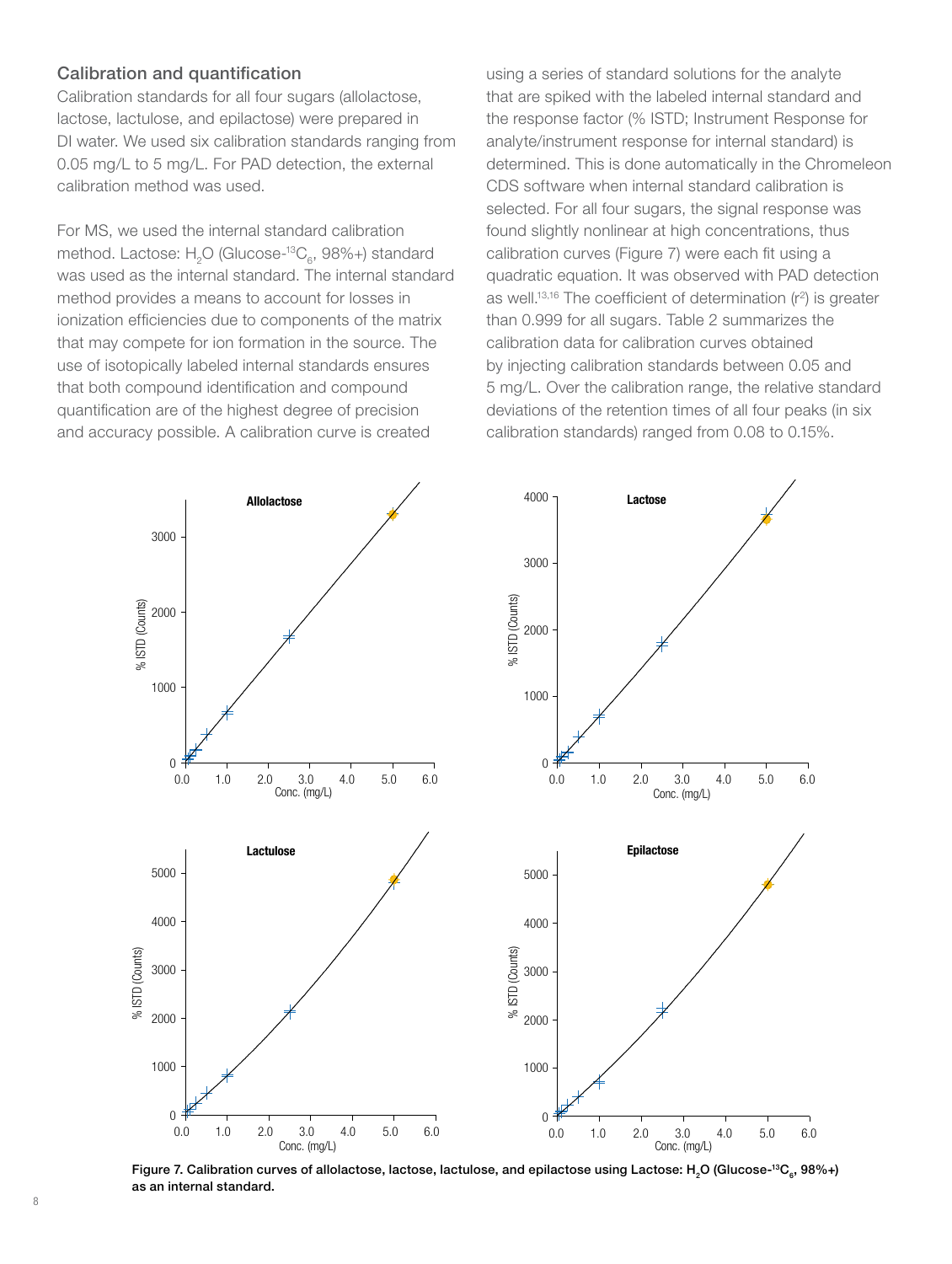Table 2. Results for calibration, LOD, and LOQ for allolactose, lactose, lactulose, and epilactose

|              |                 |                            | <b>PAD</b> detection                                        |                      |                      |                            | <b>MS</b> detection                            |                      |                      |
|--------------|-----------------|----------------------------|-------------------------------------------------------------|----------------------|----------------------|----------------------------|------------------------------------------------|----------------------|----------------------|
| Carbohydrate | Range<br>(mg/L) | <b>Calibration</b><br>type | <b>Coefficient of</b><br>determination<br>(r <sup>2</sup> ) | <b>LOD</b><br>(mg/L) | <b>LOQ</b><br>(mg/L) | <b>Calibration</b><br>type | <b>Coefficient of</b><br>determination<br>(r2) | <b>LOD</b><br>(mg/L) | <b>LOQ</b><br>(mg/L) |
| Allolactose  | $0.05 - 5$      | Quad,<br>WithOffset        | 0.9999                                                      | 0.008                | 0.025                | Quad.<br>WithOffset        | 0.9998                                         | 0.003                | 0.010                |
| Lactose      | $0.05 - 5$      | Quad.<br>WithOffset        | 0.9999                                                      | 0.007                | 0.022                | Quad.<br>WithOffset        | 0.9995                                         | 0.004                | 0.016                |
| Lactulose    | $0.05 - 5$      | Quad,<br>WithOffset        | 0.9998                                                      | 0.011                | 0.037                | Quad,<br>WithOffset        | 0.9998                                         | 0.003                | 0.009                |
| Epilactose   | $0.05 - 5$      | Quad,<br>WithOffset        | 0.9999                                                      | 0.009                | 0.030                | Quad,<br>WithOffset        | 0.9991                                         | 0.003                | 0.010                |

To determine the LOD and LOQ, the baseline noise was first determined by measuring the peak-to-peak noise in a representative 1 min segment of the baseline where no peaks elute, but close to the peak of interest. The signal was determined from the average peak height of three injections of 0.02 mg/L standard. The LOD and LOQ were determined by 3× and 10× S/N, respectively, of a 0.02 mg/L standard ( $n = 7$ ). The estimated LODs and LOQs for all four sugars are summarized in Table 2. In comparison to PAD detection, LODs and LOQs are ~2–3 fold lower with MS detection for all four sugars.

#### Allolactose and lactose determination

Table 3 lists the concentration of allolactose calculated by dual detection (PAD and MS). The amount of

allolactose calculated by PAD is ~2–3 fold higher than by MS detection. It could be that there is a coelution that MS does not pick up. The other possibility is suppression of the allolactose signal. Due to the unavailability of an allolactose internal standard we were not able to confirm ionization suppression.

The lactose concentrations (Table 4) calculated by two methods of detection are similar. Lactose concentrations were in the range of 0.01 g/100 g to 0.1 g/100 g in all lactose-free products tested except Sample 3, which had more than 0.1 g/100 g. The label of Sample 3 says it is up to 99% lactose free. The fat-free milk sample has the lowest amount of allolactose and lactose.

| #<br>Lactose-free product |                       | <b>PAD</b> detection |                  | <b>MS</b> detection |      |
|---------------------------|-----------------------|----------------------|------------------|---------------------|------|
|                           | Amount (g/100 g)      | <b>RSD</b>           | Amount (g/100 g) | <b>RSD</b>          |      |
|                           | Fat-free milk         | 0.024                | 0.29             | 0.008               | 0.48 |
| $\bigcirc$                | Half & half milk      | 0.140                | 0.13             | 0.058               | 0.21 |
| 3                         | Low-fat milk smoothie | 0.969                | 0.07             | 0.384               | 0.18 |
| 4                         | Fat-free yogurt       | 0.144                | 0.03             | 0.053               | 1.38 |
| $\overline{ }$<br>b       | Sour cream            | 0.142                | 0.89             | 0.057               | 0.17 |

#### Table 3. Concentrations of allolactose in lactose-free samples

#### Table 4. Concentrations of lactose in lactose-free samples

| #<br>Lactose-free product |                       | <b>PAD</b> detection |            | <b>MS</b> detection |            |
|---------------------------|-----------------------|----------------------|------------|---------------------|------------|
|                           |                       | Amount (g/100 g)     | <b>RSD</b> | Amount (g/100 g)    | <b>RSD</b> |
|                           | Fat-free milk         | 0.004                | 0.81       | 0.004               | 0.46       |
| $\circ$                   | Half & half milk      | 0.042                | 0.92       | 0.044               | 0.43       |
| 3                         | Low-fat milk smoothie | 0.161                | 0.78       | 0.163               | 0.43       |
| 4                         | Fat-free yogurt       | 0.045                | 0.69       | 0.043               | 1.20       |
| 5                         | Sour cream            | 0.045                | 0.59       | 0.044               | 0.49       |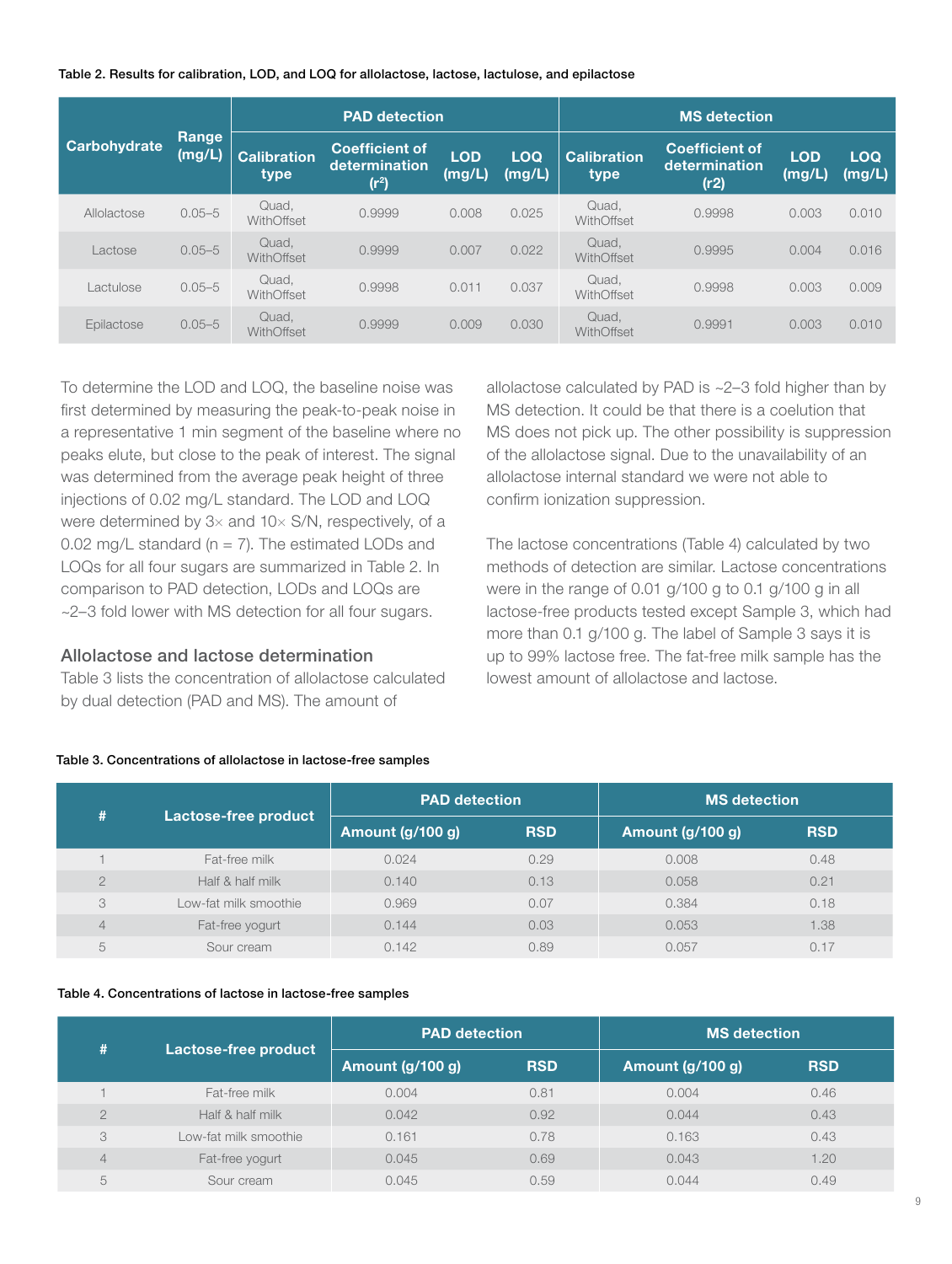#### Sample recovery

Method accuracy was evaluated by measuring recoveries of sugar standards containing allolactose, lactose, lactulose, and epilactose spiked into lactose-free samples. A duplicate of each of the samples was fortified with known amounts of allolactose, lactose, lactulose, and epilactose prior to sample preparation.

Figure 8 shows the chromatographic profiles (PAD and MS) of unspiked and spiked lactose-free Sample 3. The recovery percentages were calculated using the formula shown below:



Figure 8. PAD profile (top) and MS profile (bottom) of Sample 3 and spiked Sample 3

$$
Recovery % = \frac{C \text{ spiked sample} - C \text{ unspiked sample}}{C \text{ analytic added}} * 100
$$

The recovery percentages for lactose in all the sample matrices (Table 5) are in the range of 80–110% as calculated by dual detection.

#### Table 5. Recovery of lactose calculated by PAD and MS detection

#### **Conclusion**

Five commercial lactose-free dairy products (milk, half and half milk, cultured milk smoothie, yogurt, and sour cream) were analyzed for their lactose content. With dual detection, lactose was detected down to 0.004% with good precision and accuracy with recovery range of 85–110%. The combination of PAD and MS detections after HPAE separation allows both the quantification of lactose in low-lactose/lactose-free dairy products and peak confirmation.

#### **References**

- 1. U.S. Department of Health and Human Services Public Health Service Food and Drug Administration. Grade "A" Pasteurized Milk Ordinance (Includes provisions from the Grade "A" Condensed and Dry Milk Products and Condensed and Dry Whey–Supplement I to the Grade "A" PMO) 2009 Revision.
- 2. Langer, A.J.; Ayers, T.; Grass, J.; Lynch, M.; Frederick J. Angulo, F.J.; Mahon, B.E. Nonpasteurized Dairy Products, Disease Outbreaks, and State Laws—United States, 1993–2006. *Emerg. Infect. Diseases* 2012, *18*(3), 385–391.
- 3. Seki, N.; Saito, H. Lactose as a source for lactulose and other functional lactose derivatives, *Int. Dairy J.* 2012, *22,* 110–115.
- 4. Fransen, C.T.M.; van Laere, K.M.J.; van Wijk, A.A.C.; Brüll, L.P.; Dignum, M.; Thomas-Oates, J.E.; Haverkamp, J.; Schols, H.A.; Voragen, A.G.J.; Kamerling, J.P.; Vliegenthart, J.F.G. A-D-Glcp-(1↔1)-β-D-Galp-containing oligosaccharides, novel products from lactose by the action of β-galactosidase, *Carbohydr. Res.* 1998, *314,* 101–114.
- 5. Adachi, S. Formation of lactulose and tagatose from lactose in strongly heated milk, Nature 1958, *181,* 840–841.
- 6. Kuschel, B.; Seitl, I.; Stressler, T. et al. Analyse von Präbiotika in Milch: Laktose, Lactulose und Epilactose, *Biospektrum.* 2017, *23,* 833. [Online] [https://doi.](https://doi.org/10.1007/s12268-017-0877-2) [org/10.1007/s12268-017-0877-2](https://doi.org/10.1007/s12268-017-0877-2)
- 7. Commission Directive 2006/141/EC of 22 December 2006, (2006). Official Journal of the European Union, 1–31. 20/12/2006. L 401.
- 8. EFSA NDA Panel (EFSA Panel on Dietetic Products, Nutrition and Allergies) Scientific opinion on lactose thresholds in lactose intolerance and galactosaemia. *EFSA Journal* 2010, *8*(9), 29. Online: <http://dx.doi.org/10.2903/j.efsa.2010.1777> (accessed on December 2017).
- 9. van Riel, J.; Olieman, C. Selectivity control in the anion-exchange chromatographic determination of saccharides in dairy products using pulsed amperometric detection, *Carbohydrate Research,* 1991, 215 (1), 39–46.
- 10. Monti, L.; Negri, S.; Meucci, A.; Stroppa, A.; Galli, A.; Contarini, G. Lactose, galactose and glucose determination in naturally lactose free hard cheese: HPAEC-PAD method validation, *Food Chem.* 2017, *220,* 18–24.

| <b>Sample</b>  | <b>PAD detection</b> |              |              | <b>MS</b> detection |              |              |
|----------------|----------------------|--------------|--------------|---------------------|--------------|--------------|
|                | Found (mg/L)         | Added (mg/L) | Recovery (%) | Found (mg/L)        | Added (mg/L) | Recovery (%) |
|                | 0.402                | 0.50         | 101          | 0.403               | 0.50         | 99.3         |
| $\overline{2}$ | 1.14                 | 0.50         | 88.7         | 1.09                | 0.50         | 93.9         |
| 3              | 0.402                | 0.50         | 102          | 0.406               | 0.50         | 111          |
| 4              | 1.13                 | 0.50         | 89.1         | 1.08                | 0.50         | 85.3         |
| 5              | 1.12                 | 0.50         | 90.7         | 1.10                | 0.50         | 107          |